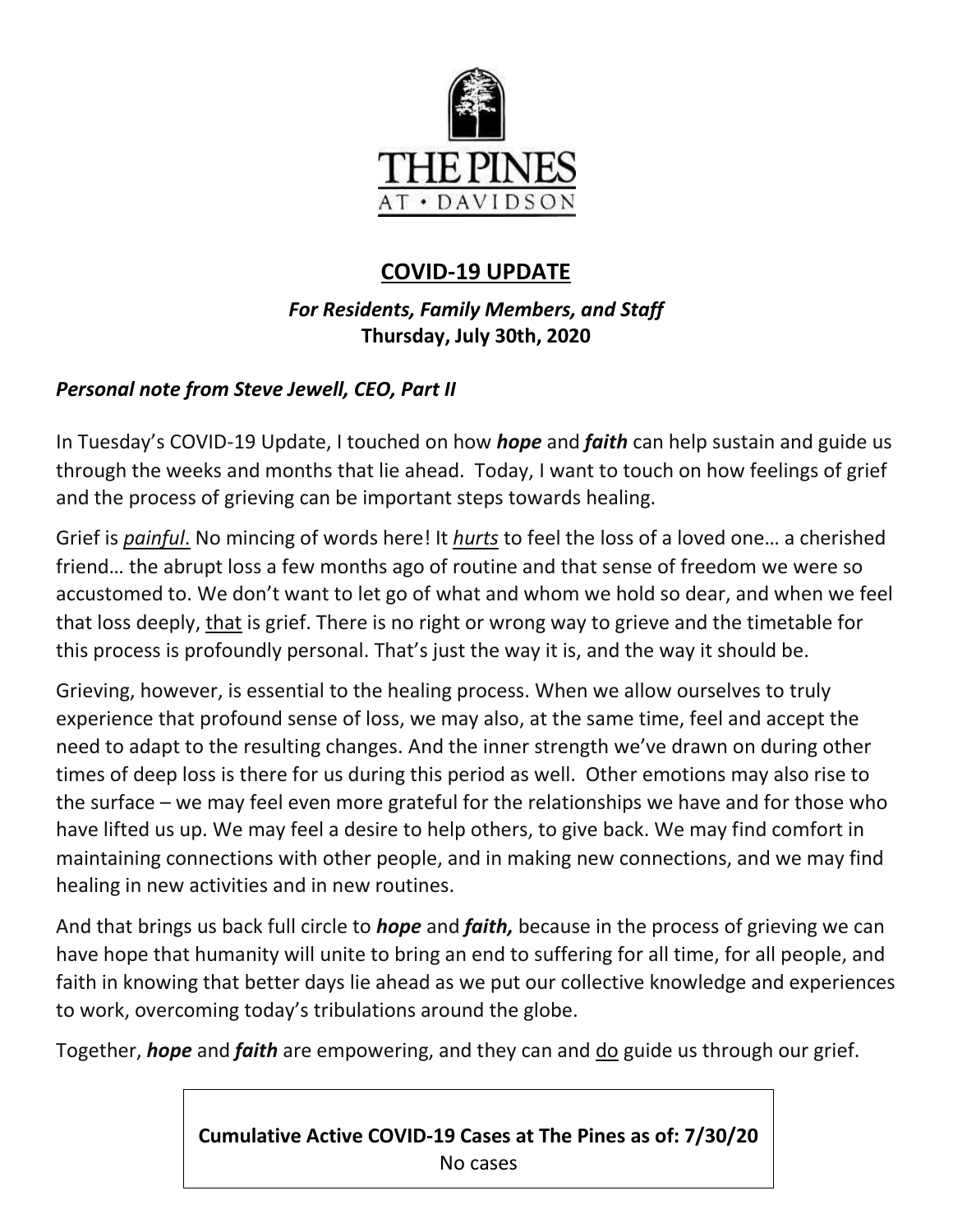#### **ADDITIONAL INFORMATION**

#### **Reflecting on Faith during COVID-19**

Some of you may already be familiar with resident Jerry Hancock's YouTube "Men in Motion" interviews. Recently, he spoke with Jody Seymour, former Senior Pastor of Davidson United Methodist Church, on issues related to faith during the COVID-19 pandemic. Rev. Dr. Seymour reflects on how the challenges of this "humbling" time can cause many to examine their spiritual assumptions, think more deeply about their relationship with others, and find new ways of looking at the larger universe. He offers perspectives that can be helpful to individuals from various faith traditions. To watch this 25 minute interview, click here: **[Jody Seymour](https://www.youtube.com/watch?v=P2PvdT_klpA&feature=youtu.be)  [interview](https://www.youtube.com/watch?v=P2PvdT_klpA&feature=youtu.be)**

#### **Library Update**

The Library Committee met recently and has the following request:

*Please return any PINES' library books you are holding onto by Friday, August 7th. You may return books by placing them in a bag with "PINES LIBRARY" written on it and leaving outside your door for pick-up by a staff member or placing them into the marked bins outside the library door. Once the books have been collected, they will be "in quarantine" for several days (which de-activates any Coronaviruses in that time) and then re- shelved. Additionally, the 47 books recently purchased will be processed and readied for check-out.* 

*Look for communications from the Library Committee on how residents will be able to access books in a few weeks. In the meantime, we appreciate your help in returning books.*

### **A Friend for Cutie**

Thank you, Sue and George McFarland, for sending along this photo and note,

"*We want to introduce Cutie to Charlie! He was on our balcony last year and back again this year."* 

What wildlife have you spotted recently?



### **National Geographic Screenings**

Next week, the Activities Department will provide TV screenings of National Geographic documentaries. Topics will include ancient civilizations as well as space exploration. More detailed information, including ways to sign-up, will come your way very soon.